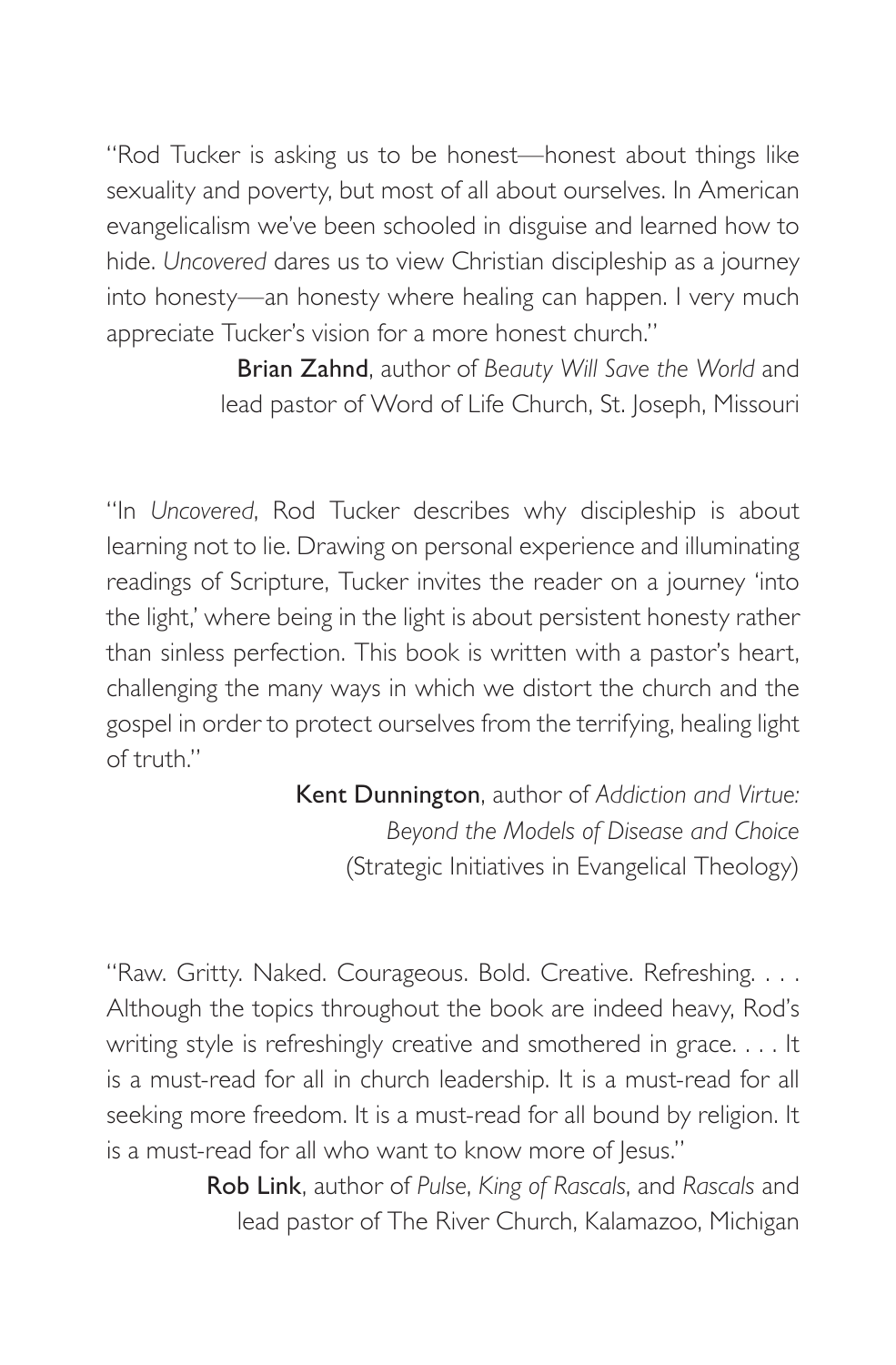"Rod Tucker has a unique perspective—and the bold confidence to proclaim it: Though the church values honesty, she and her members do a poor job at modeling it. . . . Don't miss Tucker's brilliant letter to the church of North America, as the apostle Paul might have written it."

Peter DeHaan, publisher, author, blogger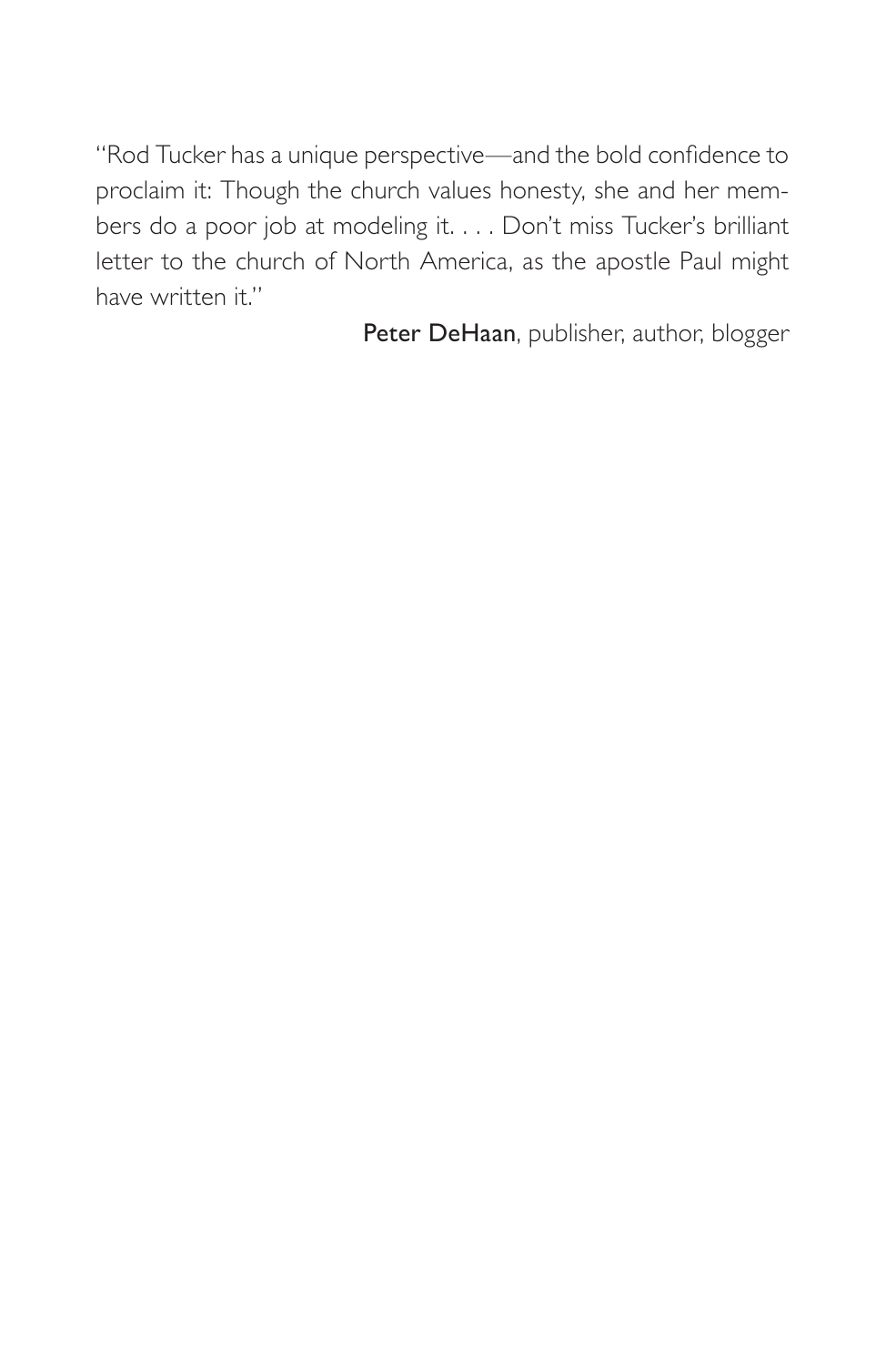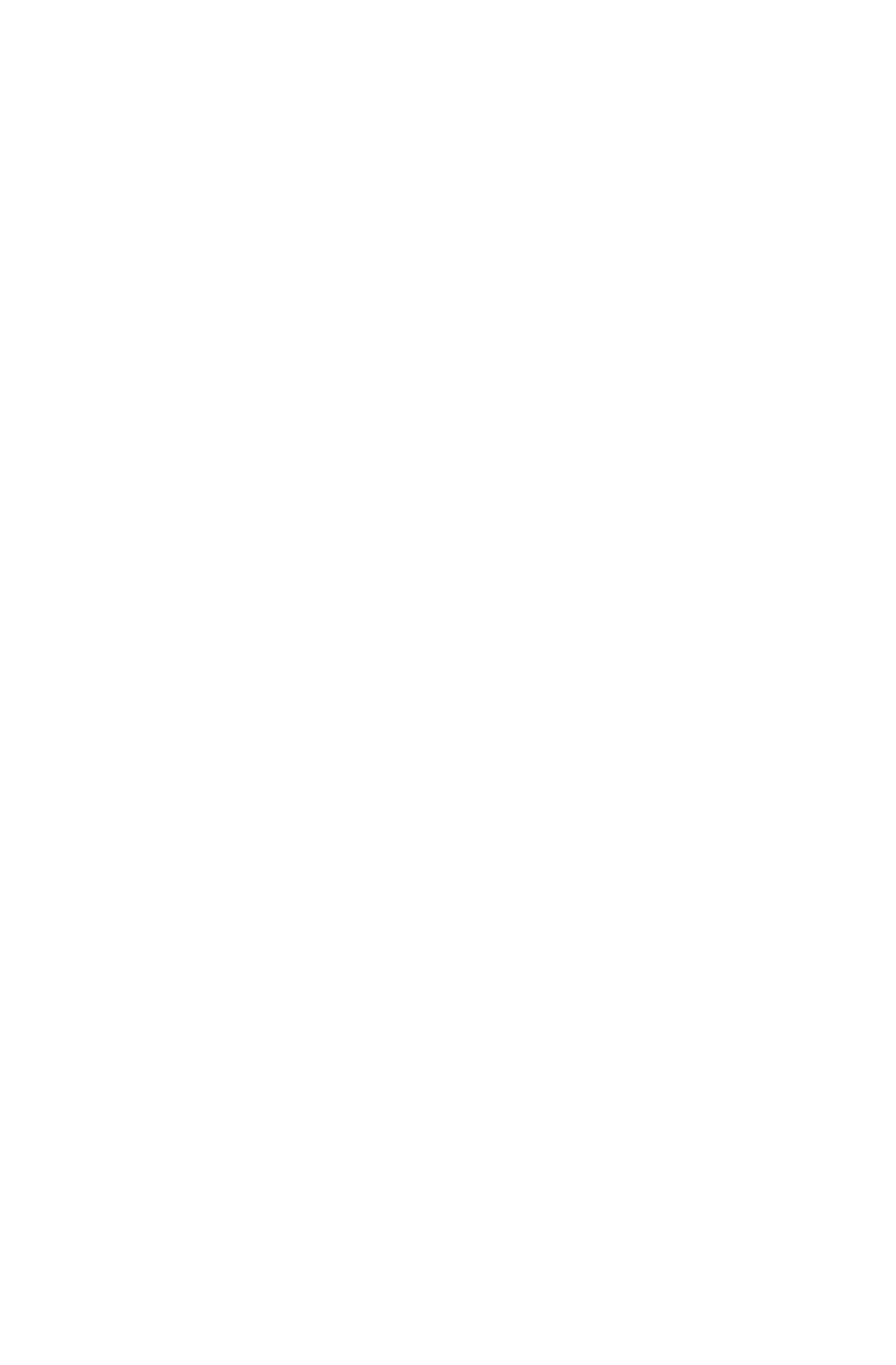

# ROD TUCKER

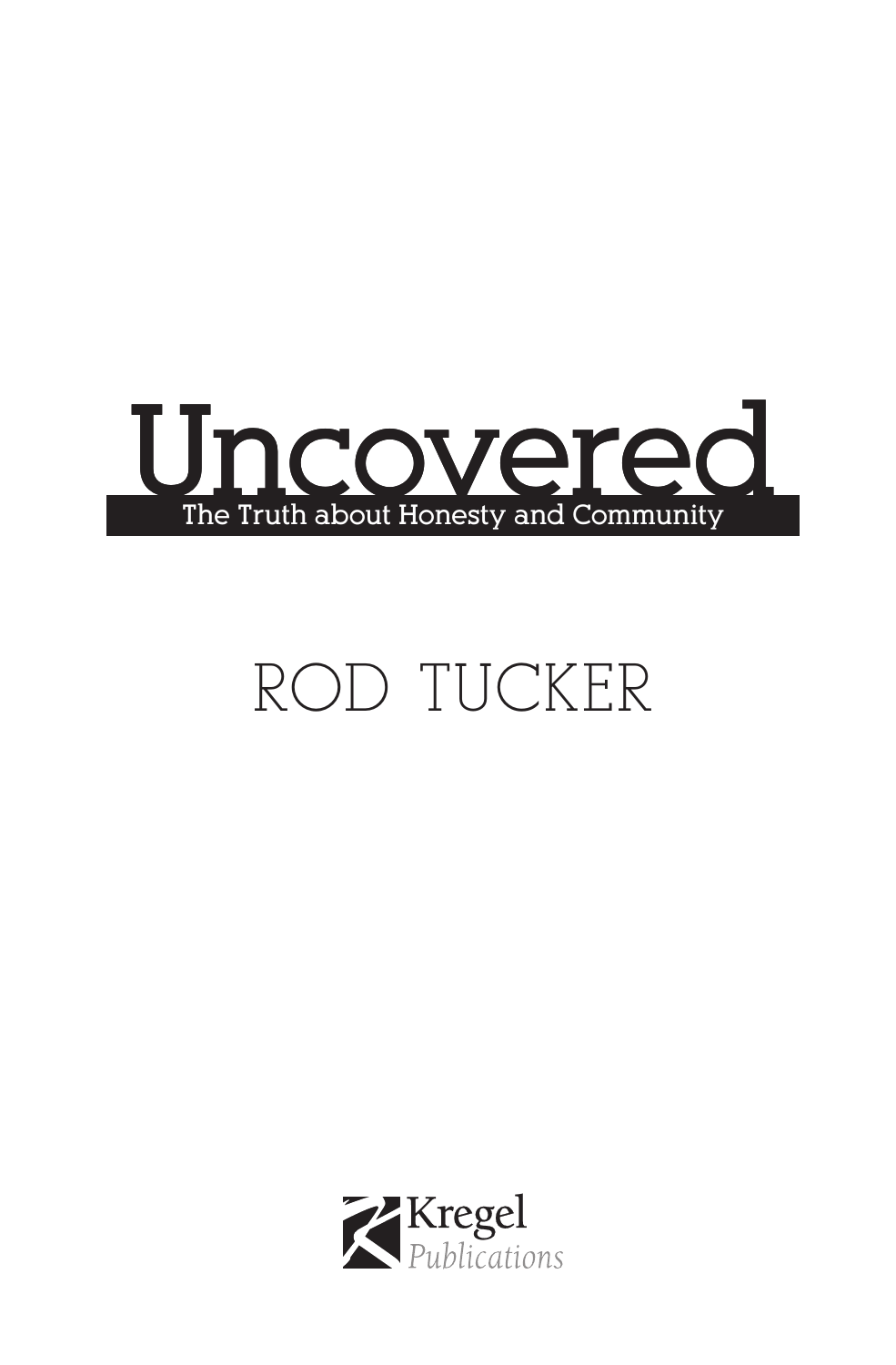*Uncovered: The Truth about Honesty and Community* © 2014 by Rod Tucker

Published by Kregel Publications, a division of Kregel, Inc., P.O. Box 2607, Grand Rapids, MI 49501.

All rights reserved. No part of this book may be reproduced, stored in a retrieval system, or transmitted in any form or by any means—electronic, mechanical, photocopy, recording, or otherwise—without written permission of the publisher, except for brief quotations in printed reviews.

Unless otherwise indicated, all Scripture quotations are from the Holy Bible, New International Version®, NIV®. Copyright © 1973, 1978, 1984, 2011 by Biblica, Inc.™ Used by permission of Zondervan. All rights reserved worldwide. www.zondervan.com

Scripture quotations marked msg are from *The Message*. Copyright © by Eugene H. Peterson 1993, 1994, 1995, 1996, 2000, 2001, 2002. Used by permission of NavPress Publishing Group.

Scripture quotations marked NLT are from the Holy Bible, New Living Translation, copyright © 1996, 2004, 2007 by Tyndale House Foundation. Used by permission of Tyndale House Publishers, Inc., Carol Stream, Illinois 60188. All rights reserved.

ISBN 978-0-8254-4334-3

Printed in the United States of America 14 15 16 17 18 / 5 4 3 2 1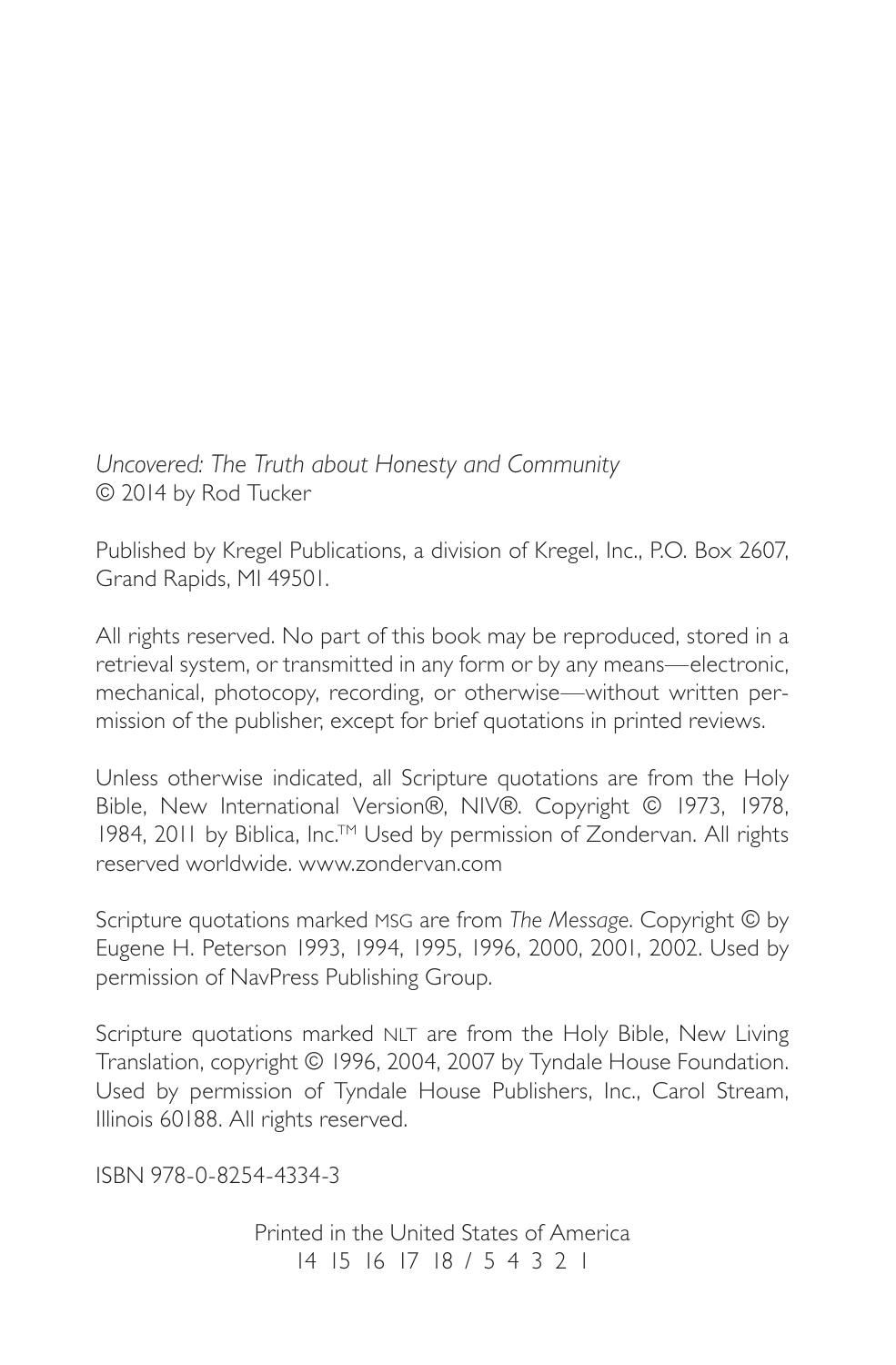*To Beautiful Anna Joy. You are the most amazing bride I could have ever imagined.*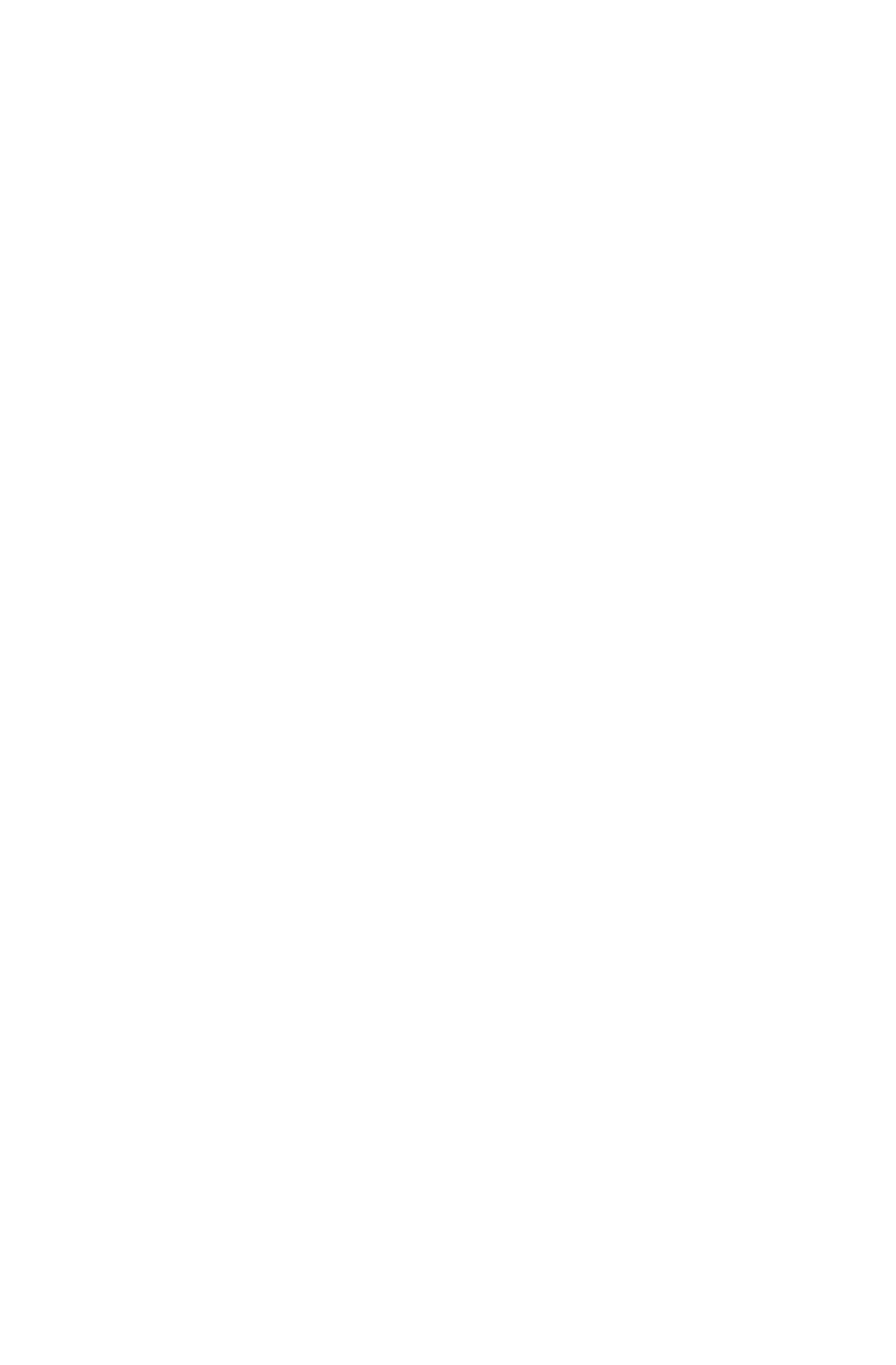## **CONTENTS**

|    | Prologue: Homeless in the Park             | Ш  |
|----|--------------------------------------------|----|
|    | Acknowledgments                            | 15 |
|    |                                            |    |
|    | Part 1: Me, Myself, and Honesty            |    |
|    | Like a Kiss on the Lips                    | 9  |
|    | 2 Self-Protection                          | 22 |
| 3  | Sewing, Hiding, and Blaming                | 26 |
| 4  | Knowing and Being Known                    | 33 |
| 5  | Alcoholics Anonymous                       | 39 |
|    | 6 Darkness and Light                       | 43 |
|    | 7 "At Least I'm Not"                       | 46 |
| 8  | Honest Community                           | 50 |
| 9  | Honesty Is the Point                       | 55 |
| 10 | Fellowship Equals Freedom                  | 58 |
|    | Part 2: Thoughts on Honesty and the Church |    |
| П  | Visiting Church                            | 65 |
| 12 | The Church and Homosexuality               | 72 |
| 13 | Communal Honesty and Intimacy              | 82 |
| 14 | Roadblocks                                 | 86 |
| 15 | Being a Safe Place                         | 91 |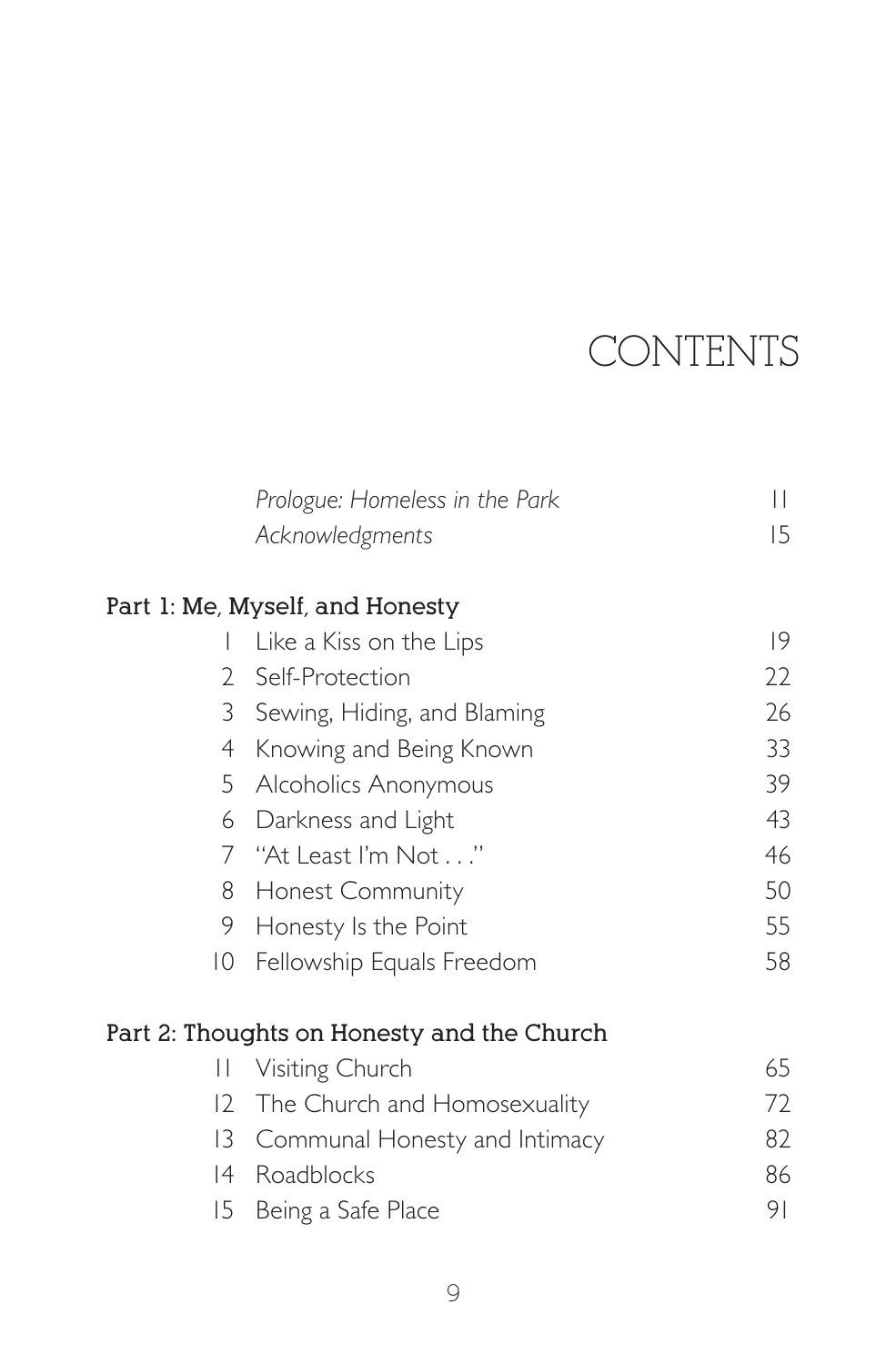10 Contents

|                       | 16 Why Honesty Matters                       | 97  |
|-----------------------|----------------------------------------------|-----|
| 17                    | Walkabout                                    | 101 |
|                       |                                              |     |
|                       | Part 3: Thoughts on Honesty, the Church, and |     |
| Seeing Past Ourselves |                                              |     |
| 18                    | Mirrors                                      | 109 |
| 19                    | Rescue                                       | 114 |
|                       | 20 Reconciliation                            | 123 |
| 21                    | Paul                                         | 127 |
|                       | 22 The Good News                             | 133 |
| 23                    | Flushing Our Systems                         | 137 |
| 24                    | Click                                        | 140 |
|                       | 25 New Orleans                               | 143 |
|                       | 26 Yoke                                      | 145 |
|                       | Epilogue: Honesty and the Art of Narnia      | 149 |
|                       | <b>Notes</b>                                 | 151 |
|                       | About the Author                             | 157 |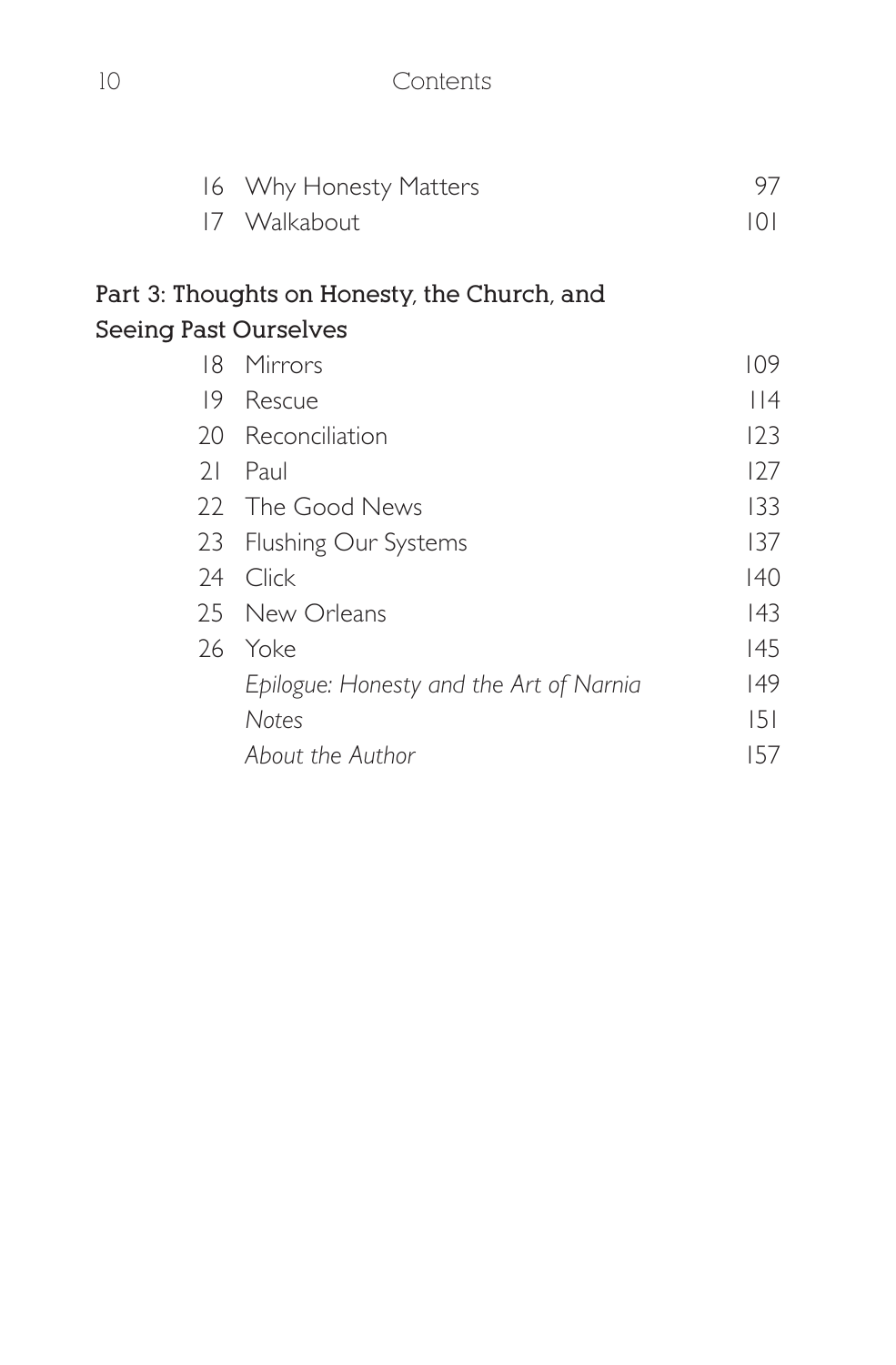#### **Prologue**

### HOMELESS IN THE PARK

Greg was visiting a fund-raiser for the homeless. It was a brisk fall afternoon at a park in the middle of the city in which he lived, and a large number of churches were participating. The smell of cold weather approaching was prevalent. Each church was raising money and, at the end of the day, would pool their funds with the other churches in an effort to fight homelessness for the winter in Greg's city. Everyone was wearing bright yellow T-shirts to show they were all on the same team, that they were combating homelessness together. That is, everyone except Greg in his denim jacket and black jeans.

As he walked through the crowd Greg could see the busy people scurrying about, encouraging each other in their passionate endeavors to bring change to this fallen world. The people were incredibly focused on what they were doing, fighting homelessness, and very little was able to distract them from the goals of the day. Not even Greg.

As he moved through the sea of people, they spread apart as if he were Moses himself commanding the waves to separate so he might pass. Not one of them looked him in the eye, not one of them said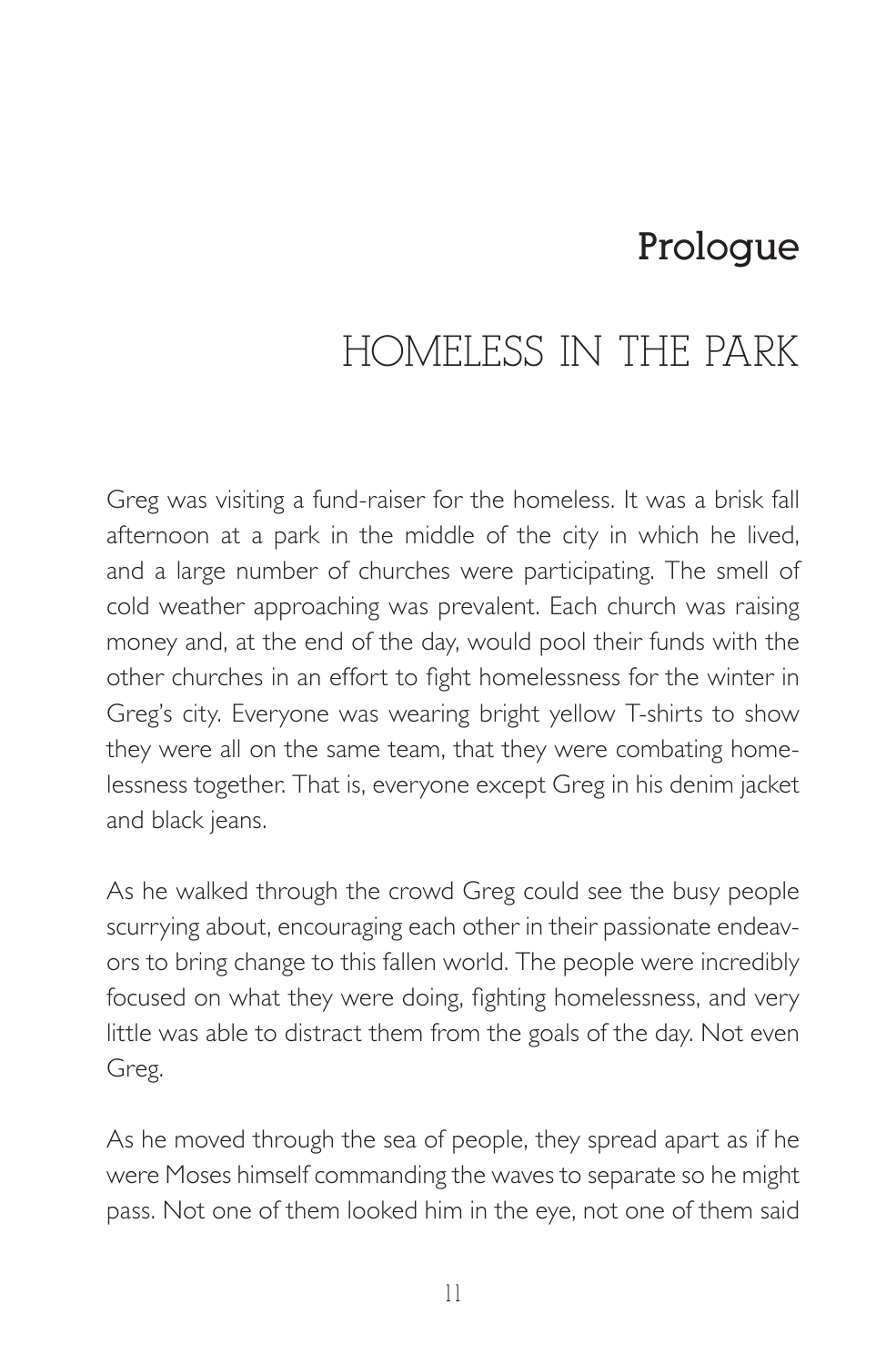12 Uncovered

hello, not one of them noticed Greg's existence as a human being in their midst. A human being made in the image of God. The people were too busy. They only saw themselves. And the irony of it all was that Greg was one of the homeless for whom these people said they were fighting. But as he passed, he went unacknowledged, unaccepted, and unseen.

When I first heard Greg's story from my friends as we were eating dinner in downtown Kalamazoo, Michigan, I laughed. But when Tim and Ellen assured me the story was very real, I was shaken. Tim and Ellen were there and they had witnessed Greg's experience. They were not part of the fund-raising event itself, but as they observed the phenomenon of a homeless man invisibly passing through a church crowd so consumed by its own ministry, they became enraged by the injustice that was occurring. My friends were angry. Greg was hurt.

He did meet eyes with Tim and Ellen for an instant. Greg looked at them and they looked back as if to apologize for all the hurt that others' good intentions had caused him. They were the only people who had noticed him in the crowd. Ellen told me afterward she had the sense that Greg was like Jesus. We talked about the idea that maybe what the people in the crowd that day really missed out on, by not acknowledging Greg, was quite possibly the God who had taken the time to come into their presence, to be with them. But because they were so caught up in themselves, and attempting to be "better Christians" by doing what they felt was ministry, they never noticed Him walking in their midst.

This idea comes from Matthew 25:31–46, where we read that upon Jesus' second return He will separate the nations by showing how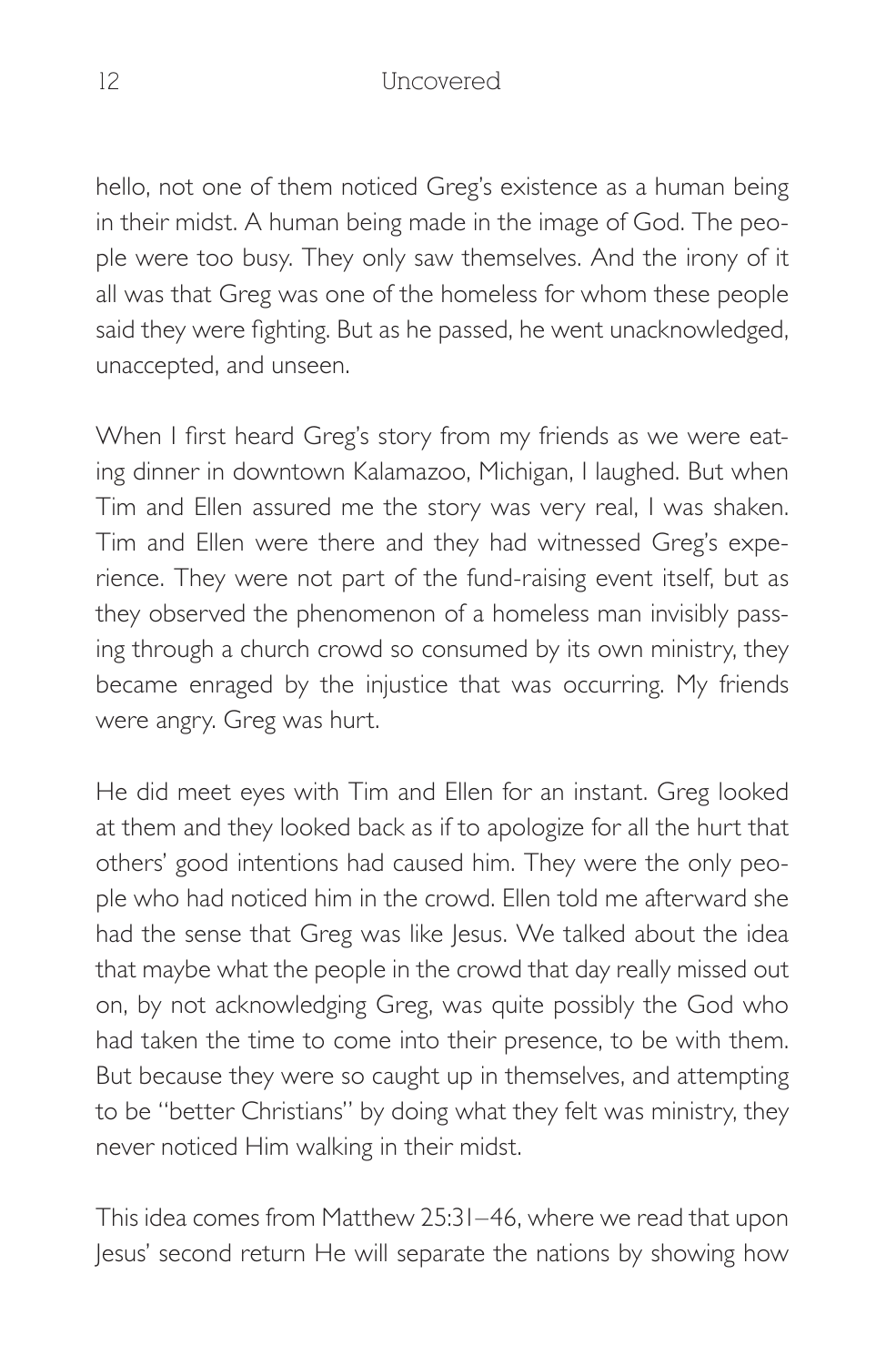He in fact was the hungry, thirsty, and naked of the world. Some people welcomed Him into their lives and others did not. To those who did, Jesus claims to know them, and to those who did not, He says, "Whatever you did not do for one of the least of these, you did not do for me."1 The reasons to welcome or not welcome Jesus into one's life may vary, but the idea that Jesus is the hurting person in these people's lives is unavoidable.

Isn't that quite the story? The God of the universe comes to our world, walks among us, and we do not even notice He is here. I wonder how this story ends. For now, it is the story of people who have become so caught up in themselves that they cannot see past their own reflection in a mirror. This is the story of people who do not love because they are blind to the broken who pass by without rest, without comfort, and without grace. This is our story.

In the pages that follow, you will find more of the problem of dishonesty and living in the dark, and you will be invited into a deeper conversation as to how we can become communities that engage the kingdom of God authentically through honesty. My hope is that as you read this book, you will be inspired to live a life of honesty . . . and in doing so find the grace and freedom to engage the hurting of this world who go unnoticed.

Before we get going, let me first tell you a failing of mine. Several years ago I noticed, as you probably did too, that people began surgically injecting themselves with plastic-like substances to appear more beautiful. After they had done this they were still the same, but their hope apparently was that people's perception of them might change. Maybe people would see them as more sexually attractive. Maybe others would desire them in more ways than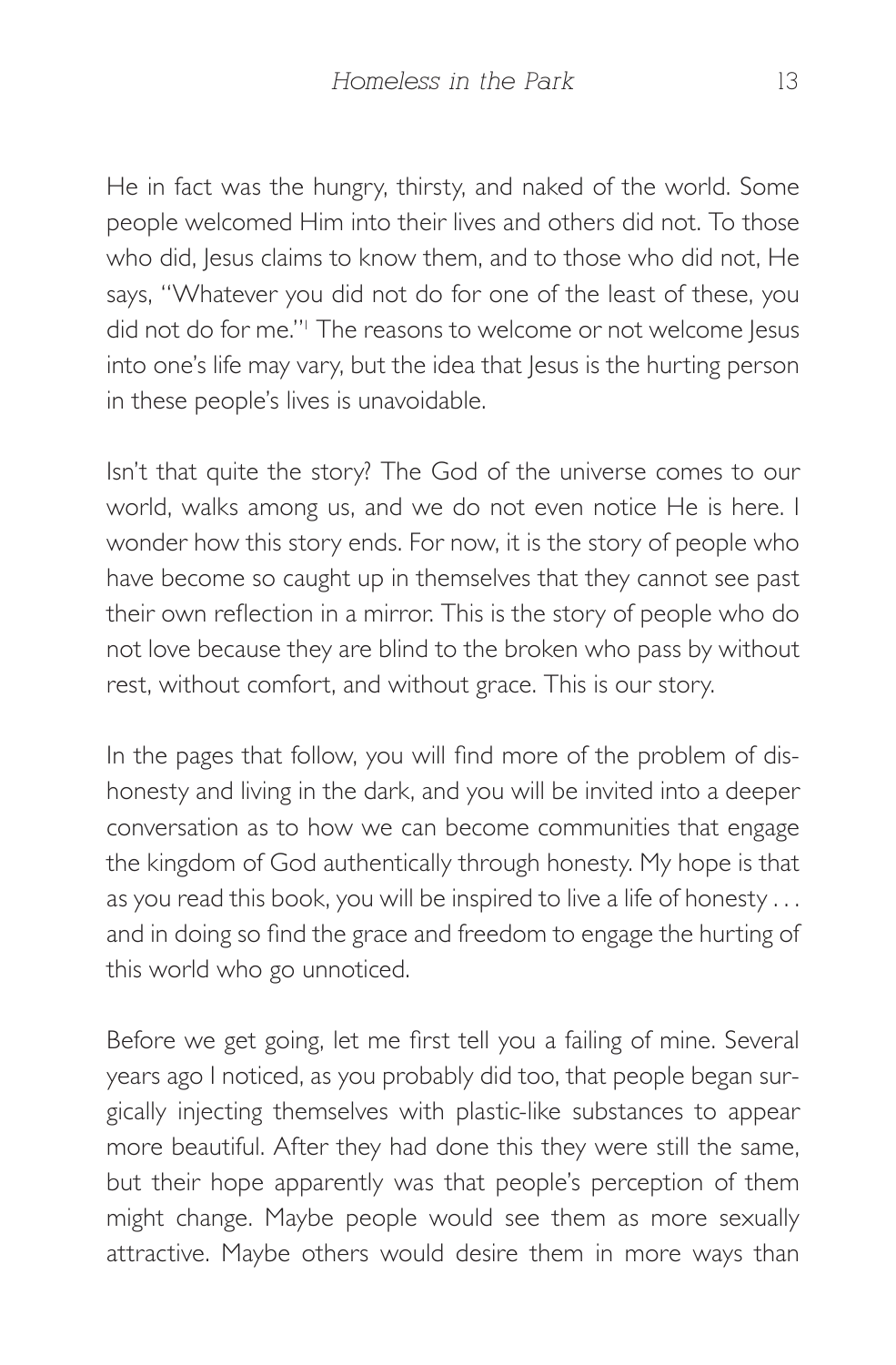they had before surgery. The bottom line was that there was a twisting of reality. The fake overwhelmed the real. I watched as this mentality overtook the media and had us all wanting to appear different, wanting to seem better, even if we knew it was fake. This way of thinking had become so much larger than plastic surgery. It had impacted the way we thought about everything, including our own spirituality. When I eventually realized how crazy this is, I wondered why this mentality of faking and pretending to be someone I was not was so easily acceptable to me. Why didn't I fight it? Then the truth hit me. I didn't learn this way of thinking and acting and pretending I was better than I was from the strip in Las Vegas or Amsterdam or Bourbon Street in New Orleans or even MTV. I learned it in church.

The point of this little self-disclosure is that this book is a process. It begins with the topic of honesty as an individual lifestyle and then progresses through its three parts into what this means for Christian community. The end result is hopefully a picture of the body of Christ spending less time and energy focused selfishly on itself, and more time and energy spent paying attention to the Jesuses of this world. The ones who are waiting for us to come to them with grace, peace, hugs, acceptance, cold water, clothing, or food.

This book is meant to be read in its entirety as it introduces, comments upon, and invites others into a dialogue that needs to be had in Christian community. I thank you for picking this book up, and I hope we can both learn to embrace honesty, like a kiss on the lips,<sup>2</sup> and then together shift away from this plastic mentality of church and toward genuine fellowship.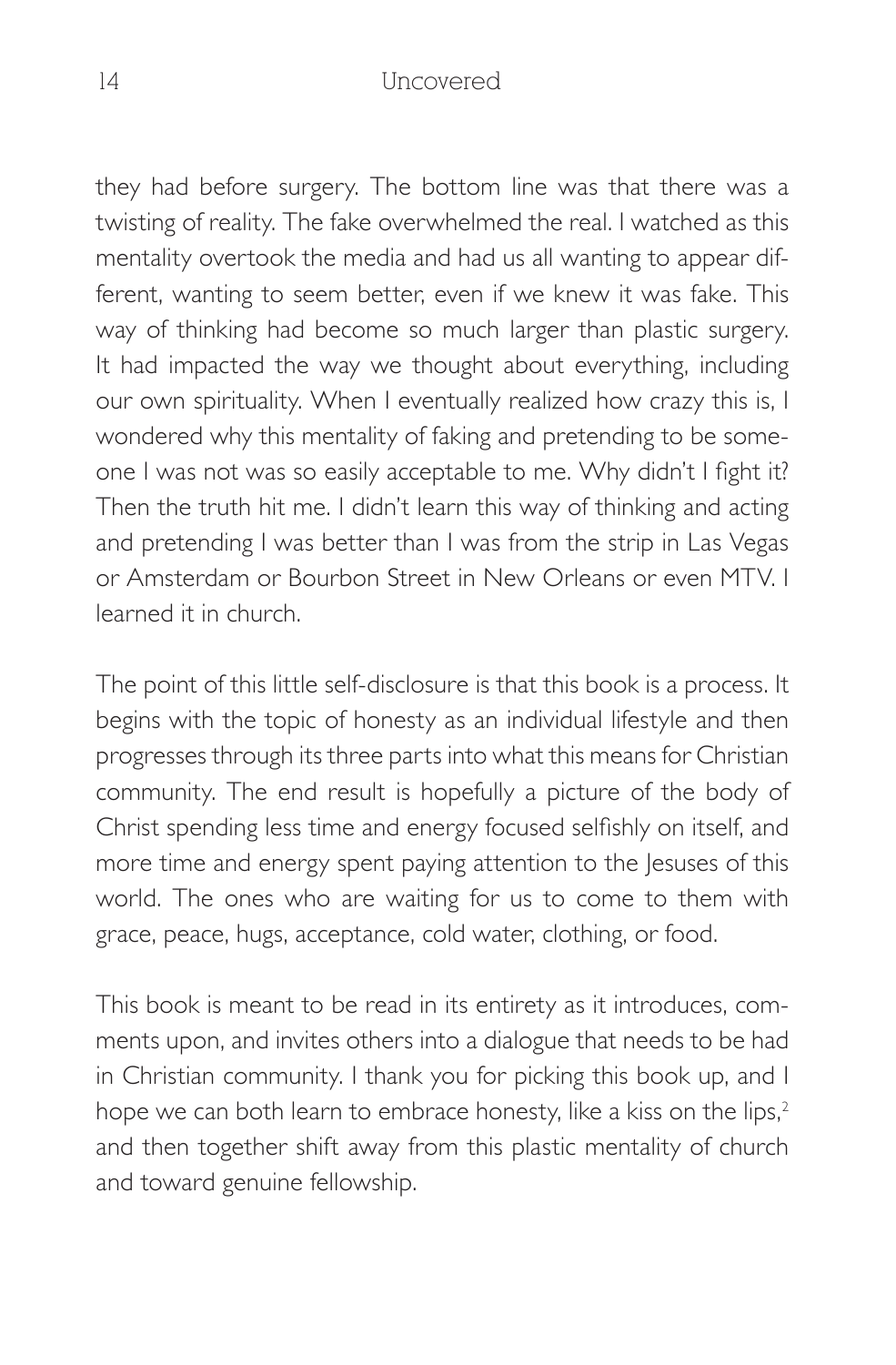#### ACKNOWLEDGMENTS

Creative Consulting: Thomas Wrench, thomaswrench.com

Who Rod is following:

Anna Joy Tucker: considergrace.com

Brian Fraaza: brianfraaza.com

Special Thanks: Everyone I love, and everyone who loves me. My family is amazing: Dad, Mom, Lisa, Doug, Christie, Jay, Kelly, Scott, Michael, Maddox, Kyla, Mimi, Lindy, Carol, Tim, Kristi, Mary, Xander, and beautiful Anna Joy. Thanks for loving me so much. A lot of people read this book and gave me feedback. I am incredibly thankful for this also. To begin remembering those names would be amazingly difficult, but I can try: Anna, Christie, Elizabeth, Peter, Thomas, Kayli, Jon, Molly, Mom (Diane), Dad (Craig), Elisha, Len, Kevin, Kati, Brian, Kent, Dan, Scott, Drew, Alisha, Erica, Lindy, Carol, Wil, Rob, Tim, Kristi, Judy, Bekah, Peter, Travis, Emily, Dennis, and Dori. Tim and Anna, thanks for going through it twice. Thank you everyone for being a part of my life, and thank you for teaching me, inspiring me, and allowing me to live in honesty. To begin listing names of friends who impact my life undoubtedly means that someone may accidentally get left out, and we wouldn't want that.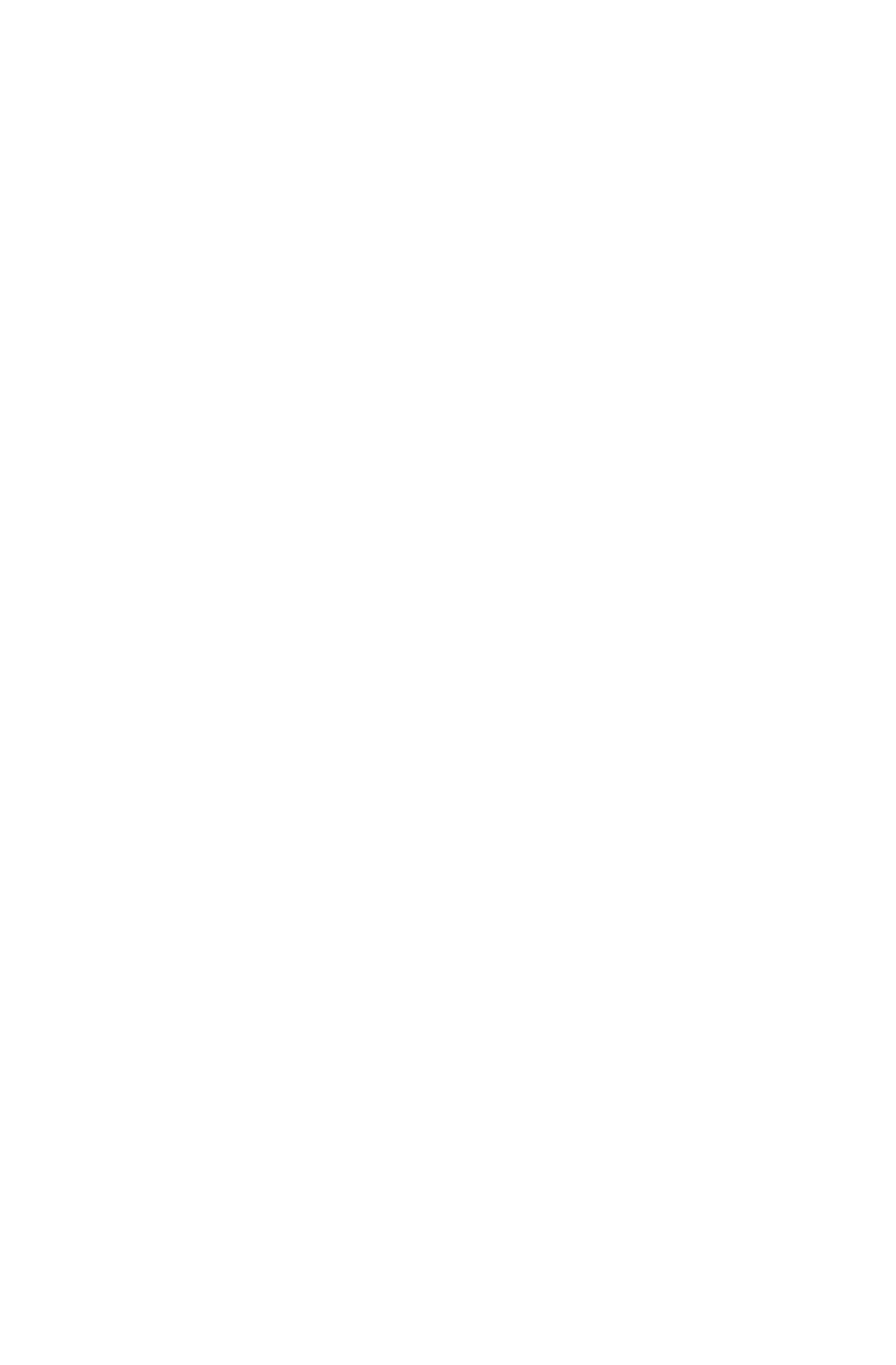### **Part 1**

# ME, MYSELF, AND HONESTY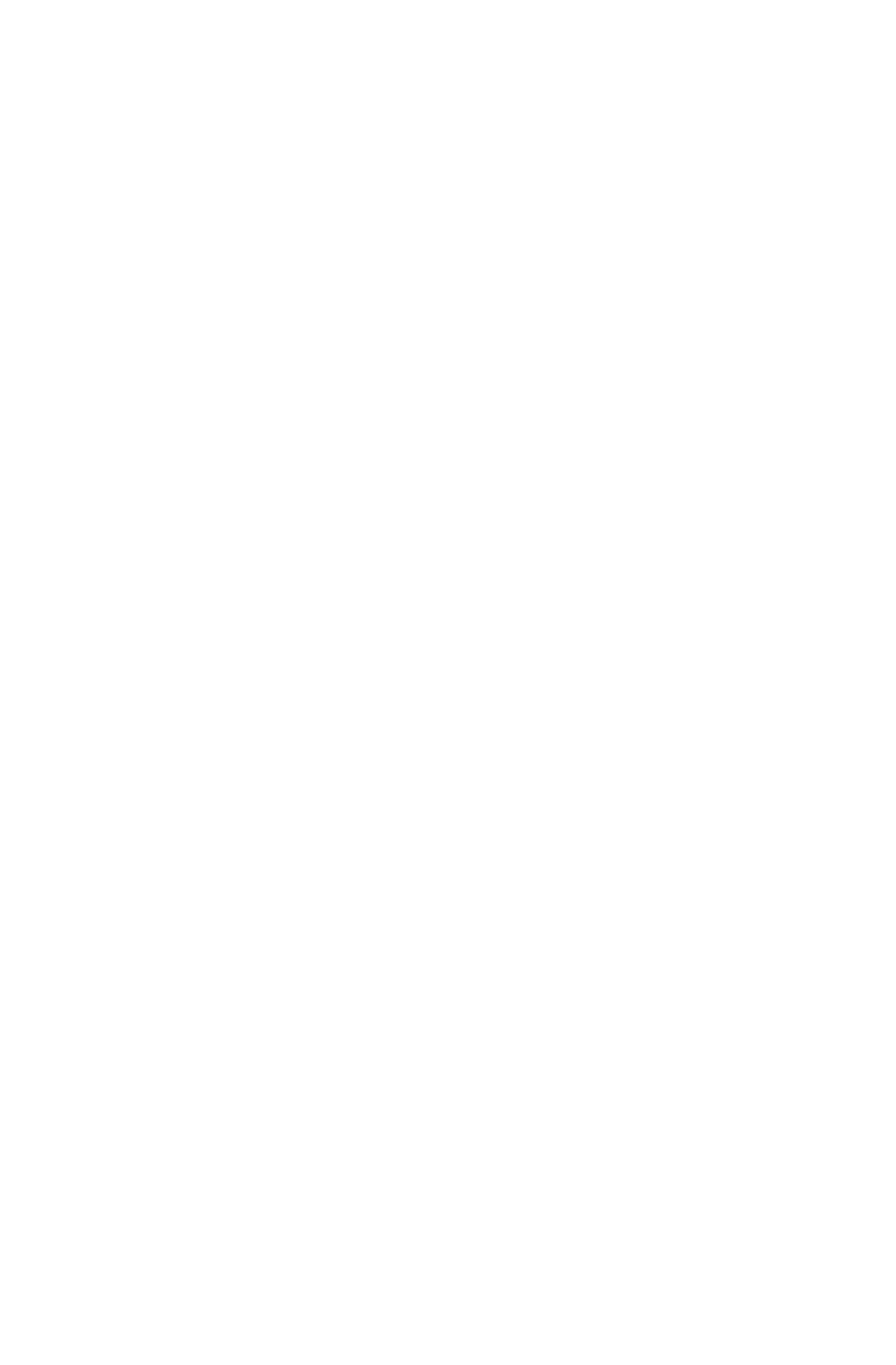#### LIKE A KISS ON THE LIPS

*But if we are living in the light, as God is in the light, then we have fellowship with each other, and the blood of Jesus, his Son, cleanses us from all sin.*

1 John 1:7 NLT

*An honest answer is like a kiss on the lips.*

Proverbs 24:26

My first kiss was in a car, at night, in the dark. My lips smashed up against my girlfriend's and although I was expecting something more meaningful, all I felt was wet, squishy lips. It was one of the more awkward moments I have ever experienced. Sometime later I met my wife, Anna, and now there are no awkward kisses. Every kiss is given and received with grace. Yes, kissing is still vulnerable, but kissing the one you love is magical. *Honesty is like kissing*. Honesty is an introduction to something much more powerful and intimate: relationships bred by transparency.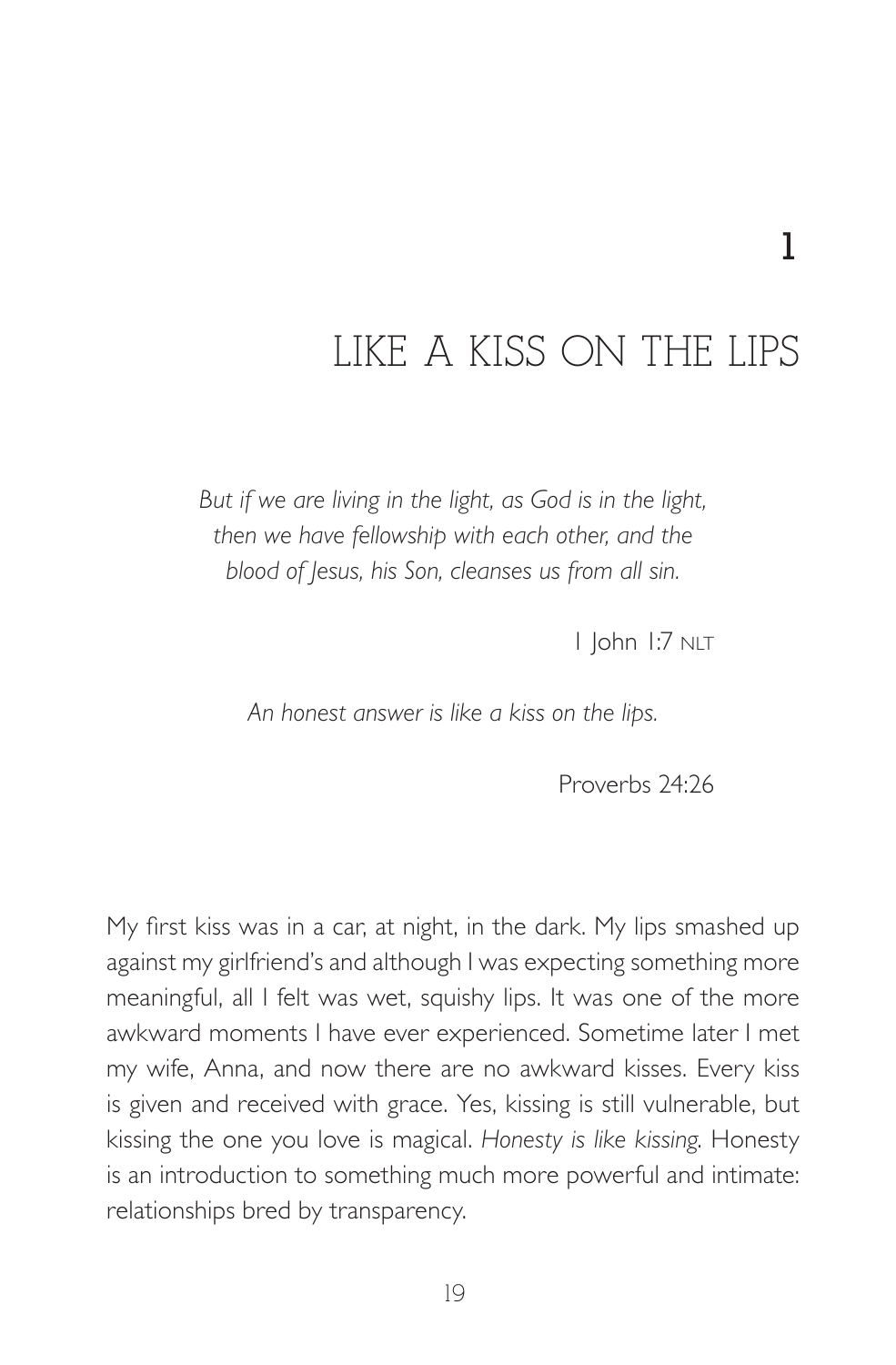20 Uncovered

When we live in darkness, things cannot be seen. But when we live in the light, everything becomes visible. This verse from 1 John in the Bible points to the fellowship, healing, and forgiveness that can occur when things are out in the open, when we choose to live honestly. This kind of living is what 1 John 1:7 calls "walking in the light."

At first, walking and living in the light is awkward. Questions such as, "How are people going to receive me?" parade through our thoughts, and many times even keep us from living transparently with others. But once we begin to take those steps—to make honest living a lifestyle—we begin to enjoy the outcome. We feel accepted. Like a first kiss, honest living can feel awkward at first; but if embraced purely, it can eventually lead to an unparalleled wholeness and oneness, both in the individual and among the community.

Honesty can propel us perpetually into a realm of existence where we can begin to know others in deep ways. Ways that allow us to care about others. Maybe even care for others like Jesus cares for us. We are not called to live for ourselves. We are not called to focus on ourselves. We are called to die to ourselves and, through this death, love other people. Second Corinthians 5:15 says, "And he died for all, that those who live should no longer live for themselves but for him who died for them and was raised again." If we know anything from the heart of the gospel of Jesus Christ, it is this: when we die so others might live, we get resurrected. This is what Jesus did, and we have the opportunity to share in this love through our lives. We experience intimacy, grace, and most of all, an ability to see others in their circumstances instead of only ourselves. We get to experience life as it is truly meant to be lived.' This is grace.